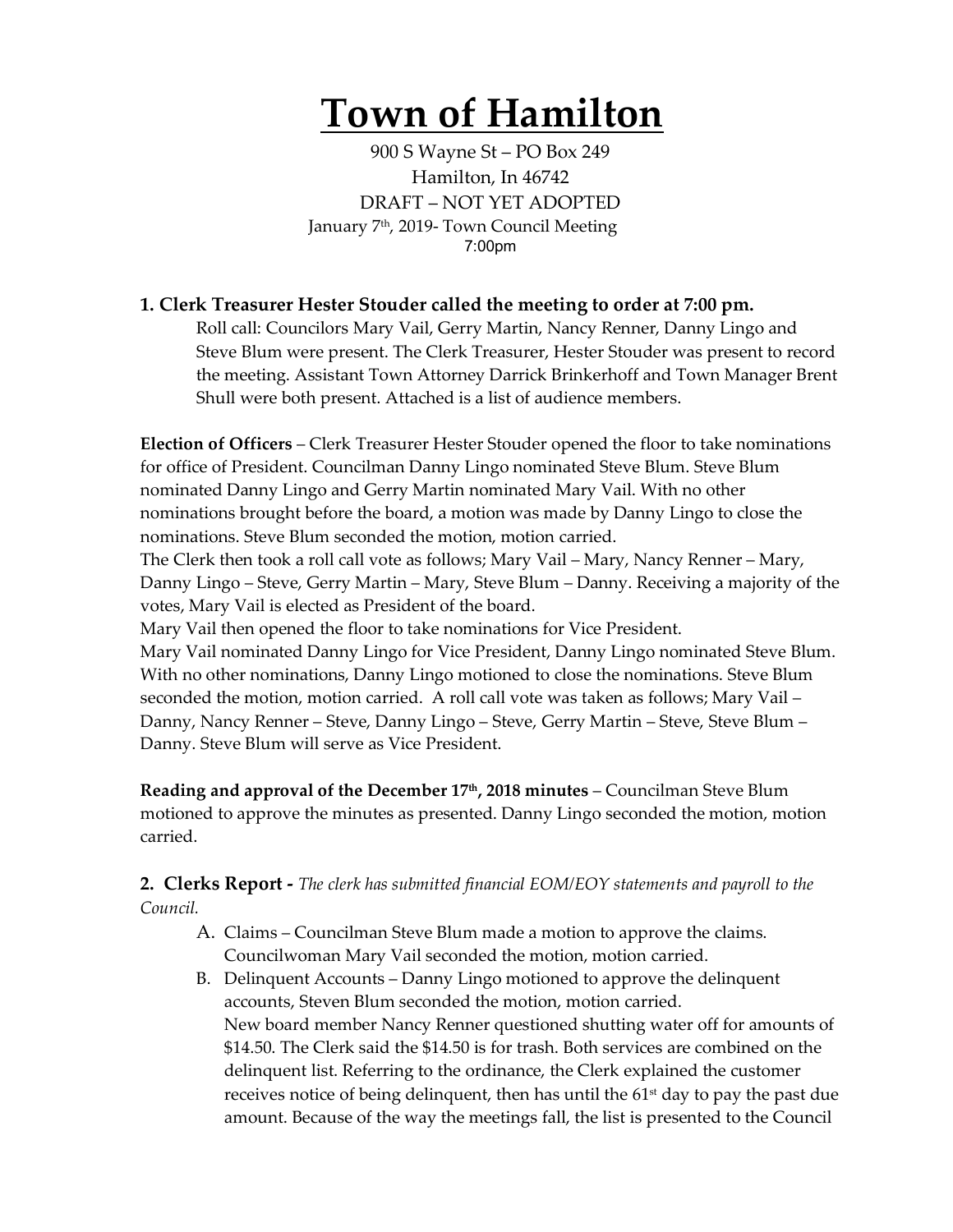and then disconnection occurs at the end of the month for those who haven't paid. The Ordinance allows early notice, so past due amounts don't accumulate on accounts.

The Clerk said her office is working on End of Year and will present financial information at the February meeting.

#### **4. Reports**

A. *Town Manager* – Brent had a busy 2018 with permits, mostly in the Crystal Bay/Crystal Cove area. He currently has 16 in progress.

The fencing for the downtown dumpsters should be completed within the next week.

Concerns related to the Downtown parking lot were brought to the attention of Brent by a local business owner. The concerns are related to his being able to bring his trailer close to his building on the backside. Town Manager Brent Shull said he made sure the ally way is opened for the business owner and will continue to monitor the parking lot . He feels the Town has made every effort to take care of those who use the downtown parking lot and the businesses who line the ally way. The Council wanted to be sure the guardrail that will be installed will not cause further problems. Brent assured them it would not. At this time Brent thinks the concerns have been resolved and will let the Council know if anything more is brought to his attention.

Councilman Danny Lingo wanted to make sure Brent was staying on top of the Aquifer discussion as he feels it is very important for our community. Brent said he stays up to date with the various groups that are addressing the Aquifer and any permits that may be obtained to use it.

P*lease see attached report*

B*. Street Department* – The new leaf vac is being delivered to the Street Department. The council affirmed their decision to trade in the old leaf vac (1995) for \$2500.00. The catch basins at the corners of Wayne Street and Railroad Street are not working properly.

The tile that runs through Acupulco's parking lot is being replaced. *Please see attached report*

C**.** *Police Department –* There are now AED's in each Police vehicle thanks to a grant obtained by the department.

A new computer is being purchased for the evidence room.

The department is still looking for a boat to pursue marine patrol. *Please see attached report.*

D**.** *Water Department* –The department is doing inhouse work to detect a potential leak that is responsible for the nearly 30% water loss. Department Superintendent Justin Stouder said this is the highest it's been since he started 15 years ago. They are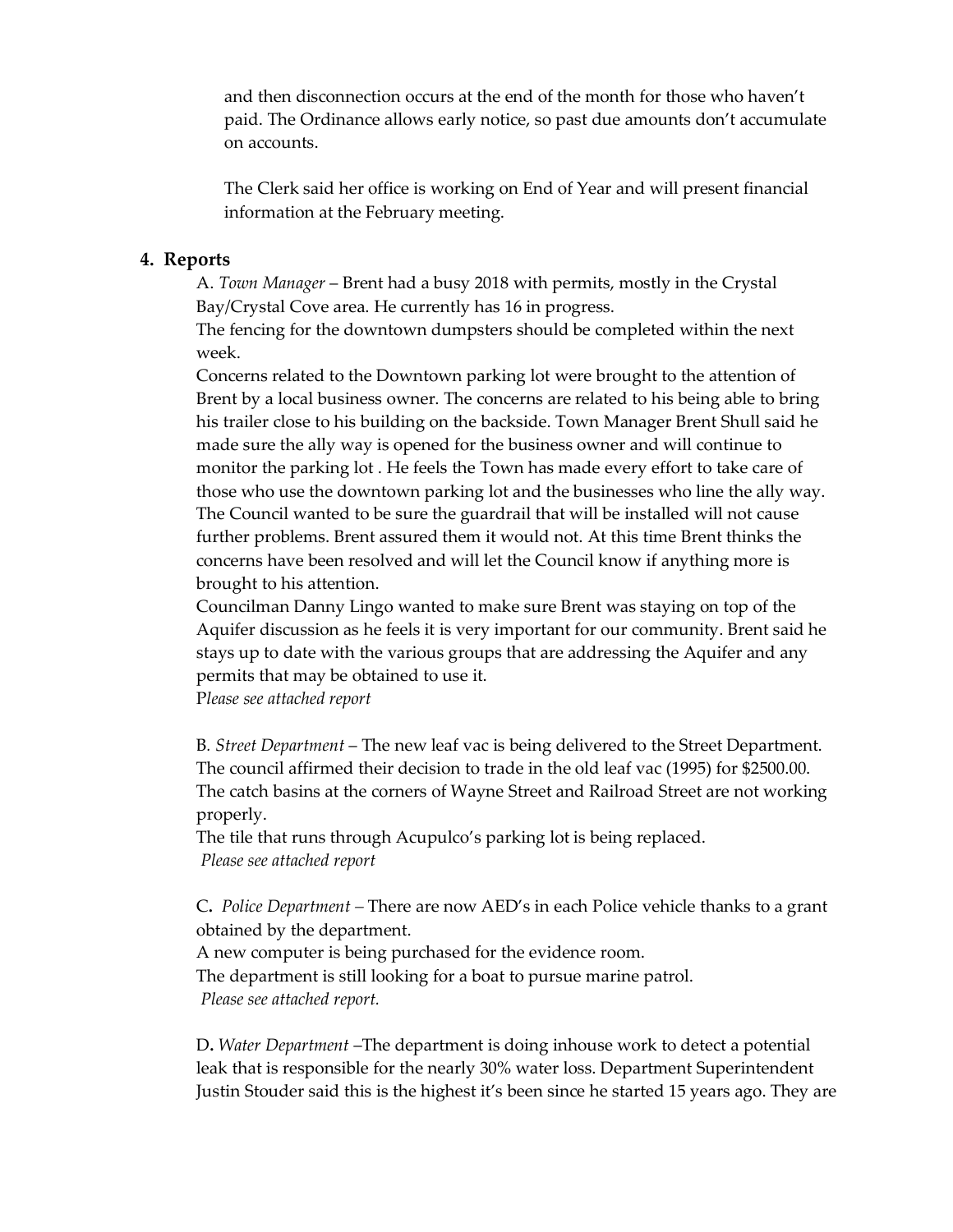posting public notices for residents to report any standing water or possible leaks. They will wait until next month's readings to determine if a leak study will need done.

The department addressed online discussion regarding low water pressure. They asked those individuals to contact the department directly, so they can get accurate information. Most often the plumbing is not sufficient for the water demand inside the home.

*Please see attached report.* 

#### **5. Old Business –**

Council President Mary Vail stated the PTO bank increase will be on the February agenda. A spreadsheet will be provided by the Clerks office of the information made available by Tom Platter and Brent Shull.

No other old business was brought before the Council at this time.

#### **6. New Business –**

A. Town Attorney's Contract – The annual agreement for Town Attorney Dan Brinkerhoff was presented with language that allows the contract to be automatically renewed for a period of 2 years, 2019 & 2020. It also includes Darrick Brinkerhoff as the assistant attorney. The retainer and hourly fees remain unchanged. Steve Blum motioned to approve the contract with changes, Danny Lingo seconded the motion; motion carried.

B. Board Appointments – Clerk Treasurer Hester Stouder and Town Manager Brent Shull presented the list of board appointments that need renewed or filled for 2019. Brent reached out and got confirmation from all parties that they would like to be reappointed. With that being said, the Council began to confirm reappointments as follows; Council President Mary Vail appointed the following individuals to continue serving in their capacities; Rich Sholl - BZA and RDC, Jim Ingledue - RDC and Max Miller - RDC.

The Council then made the following motions for the remaining board positions; Gerry Martin motioned to reappoint Donna Garman and Mike Betten to the RDC. Danny Lingo seconded the motion, motion carried.

Steve Blum motioned to reappoint Laurie Bowen and Denny Johnson to the Recreation Board. Mary Vail seconded the motion, motion carried.

The Plan Commission will make their reappointment to the BZA at the January meeting. This position is currently filled by Dan Dubs.

A memo will be sent to the School regarding the open positions filled by School Board members.

The Steuben County seat on the Plan Commission will be continued by Linda Bireley until the county reaffirms his position or appoints someone else.

C. Engineering Resources Agreement for Services 2019-2020 – The on-call agreement for Engineering services was presented. This was an annual contract but will now be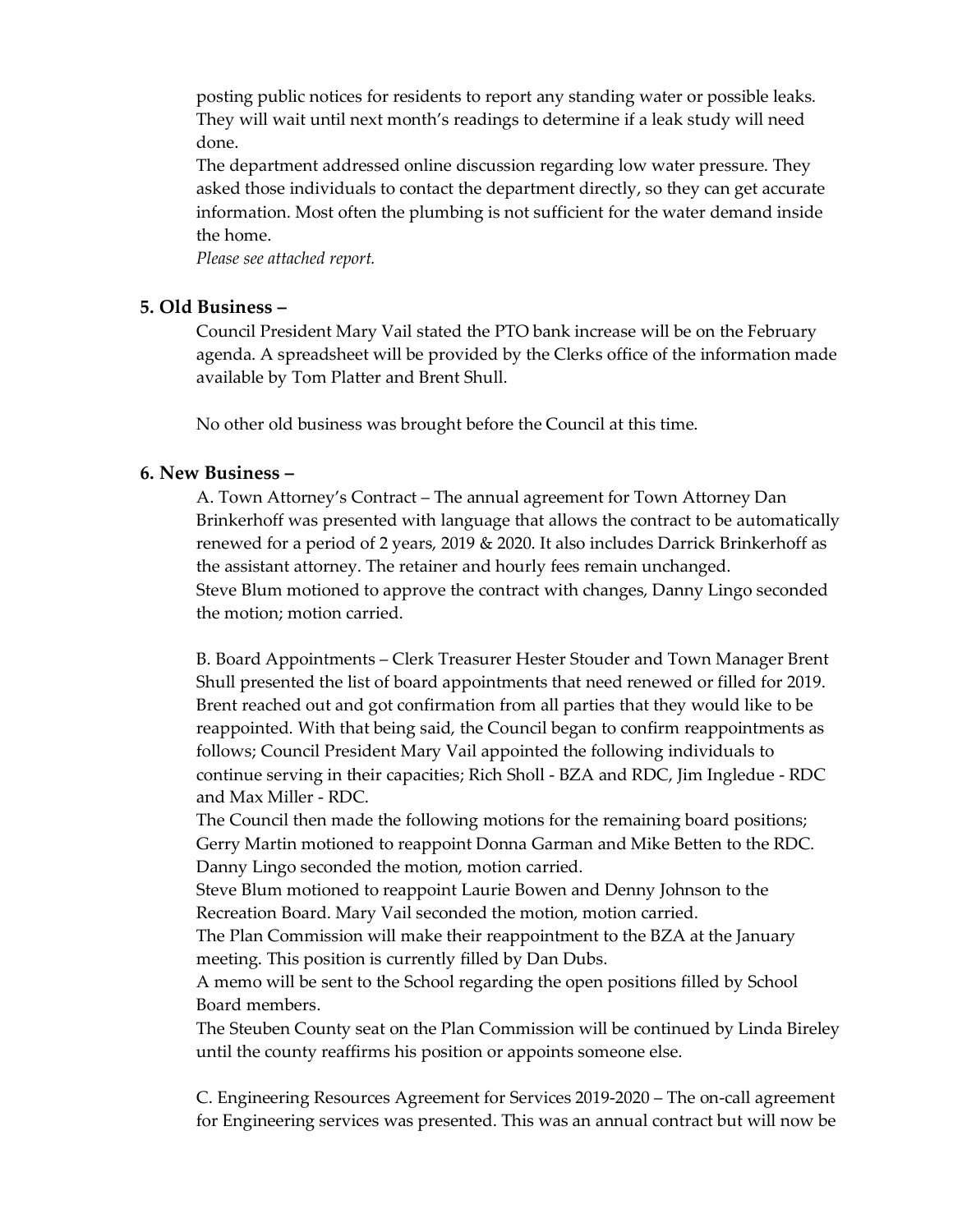on a biennial schedule, so it is aligned with the Attorney's contract. The annual service amount was increased from \$10,000 to \$15,000 due to the number of projects already planned for 2019. These are not retainer fees; the Town is only billed when the Council or Brent engage in services with Engineering Resources. Steve Blum motioned to approve the agreement as presented, Danny lingo seconded the motion, motion carried.

D. Engineering Resources options for the Community Crossings Grant – Town Manager Brent Shull provided options to the Council for the upcoming Community Crossings Grant. He said he would recommend having them assist with the bidding process (\$2100) and contract administration (\$3500), but not the construction observation (\$21500). The Council agreed with the Town Managers recommendation. Steve Blum motion to accept their services for the bidding process and contract administration only, for a total cost of \$5,600.00. Mary Vail seconded the motion, motion carried with unanimous approval.

E. Police Department – recommendations for pay increases – After reviews were completed, Town Manager Brent Shull said he and the Marshal discussed appropriate raises for the department. Frank Baldwin, John Geyer and Tom Frederick were recommended to receive \$1.00 per hour. Because of the 2019 salary ordinance, part of Chief Deputy Baldwins pay increase will come from the pay for his specific position (\$1000 additional annually). His pay will be increased by 0.48 for the position and then an additional 0.52 to equal the \$1.00.

The Marshal position will also increase with the Salary Ordinance. This will equal \$1.20 per hour.

The Council agreed they were appropriate increases, Steve Blum motion to accept the raise amounts for the employees as recommended by the Town Marshal and Town Manager. Gerry Martin seconded the motion, motion carried. These will be retroactive to January  $1<sup>st</sup>$ , 2019.

F. Part Time Employee – recommendation for pay increase – Town Manager Brent Shull provided the review of the employee to the Council. Brent said he is a great part time employee and has worked well with all departments over the last 2 years. Brent recommended increasing his pay by \$2.00 per hour. The Clerk clarified that the \$2.00 will put him over the assumed \$13.00/hour because of the 1% and 0.25 raises he has also received.

Councilman Danny Lingo motioned to approve a flat \$2.00 raise for Jim Underwood brining his pay to \$13.36. Gerry Martin seconded the motion, motion carried. This too will be retroactive until January  $1<sup>st</sup>$ , 2019.

The Council will schedule an executive session before the February meeting to preform Town Manager Brent Shull's review. This will be scheduled for 6:00pm.